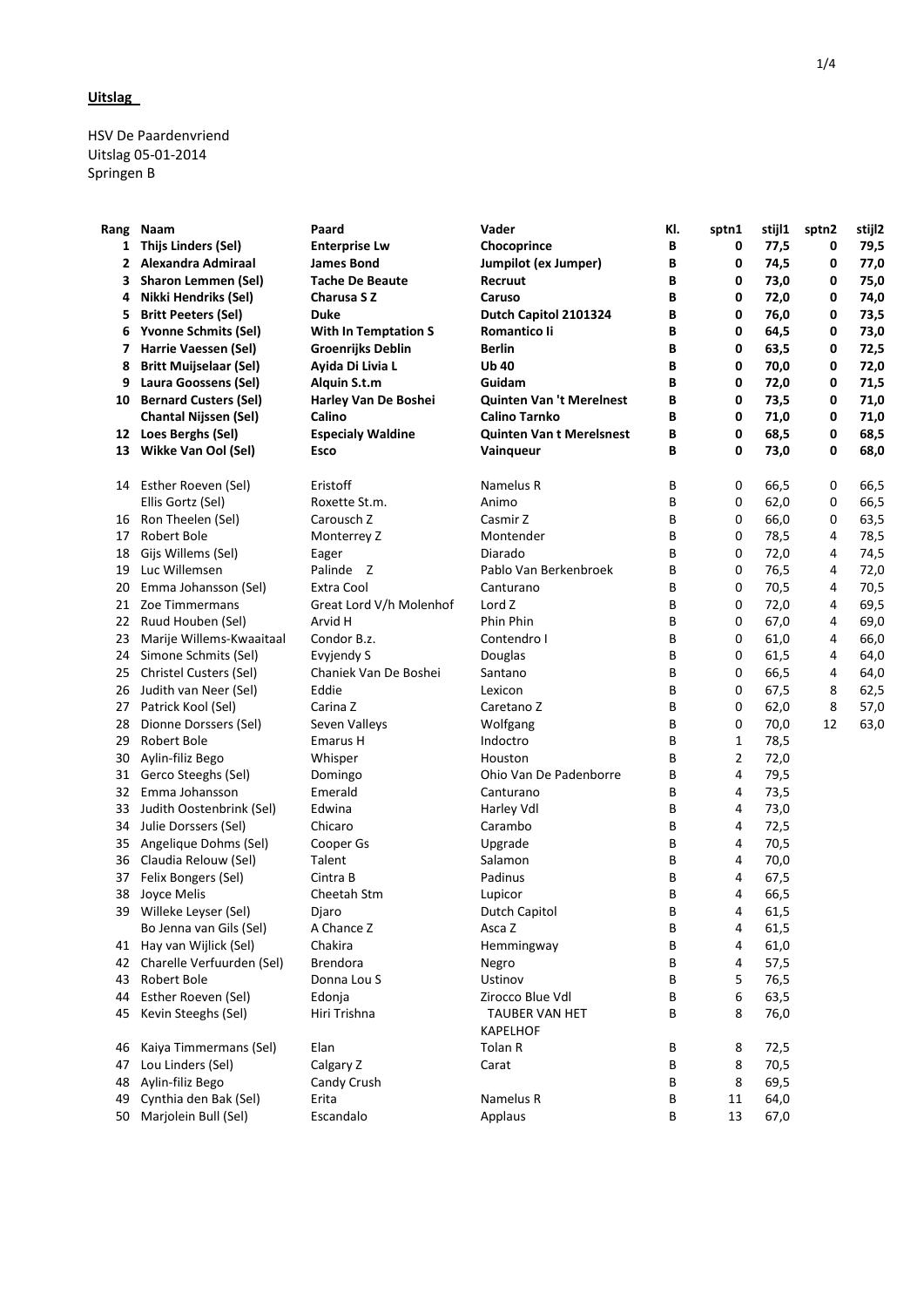HSV De Paardenvriend Uitslag 05-01-2014 Springen L

| Rang | Naam                            | Paard                   | Vader                           | KI. | sptn1 | tijd1 | sptn2 | tijd2 |
|------|---------------------------------|-------------------------|---------------------------------|-----|-------|-------|-------|-------|
| 1    | <b>Anniek Vervoort (Sel)</b>    | Ciana                   | <b>Vittorio</b>                 | L   | 0     | 62,23 | 0     | 28,84 |
| 1    | <b>Whitney Stinges (Sel)</b>    | <b>Colande</b>          | <b>Indoctro</b>                 | L   | 0     | 60,31 | 0     | 29,12 |
|      | 2 Whitney Stinges (Sel)         | Wilson                  | <b>Obeit</b>                    | L   | 0     | 70,34 | 0     | 29,77 |
| 2ea  | Rik van de Kruys (Sel)          | <b>Gaudi H</b>          | <b>Warkant Van 't Gestelhof</b> | L   | 0     | 67,90 | 0     | 31,00 |
| 2ea  | <b>Whitney Stinges (Sel)</b>    | <b>Braiyun</b>          | <b>Ustinov</b>                  | L   | 0     | 70,22 | 0     | 31,00 |
| 3    | Zoe Timmermans (Sel)            | Great Lord V/h Molenhof | Lord Z                          | L   | 0     | 63,21 | 0     | 31,87 |
| 4    | Sem van de Pas (Sel)            | <b>Vlegel</b>           | Colino                          | L   | 0     | 64,59 | 0     | 32,27 |
| 4    | <b>Veronique Van Neer (Sel)</b> | <b>Beaugino</b>         | <b>Sandro Boy Junior</b>        | L   | 0     | 68,24 | 0     | 32,40 |
| 5    | <b>Simone Schmits (Sel)</b>     | <b>Bjendo</b>           | <b>Phin Phin</b>                | L   | 0     | 65,91 | 0     | 32,88 |
| 5    | Leon van Wijlick (Sel)          | <b>Davinci</b>          | <b>Lupicor</b>                  | L   | 0     | 69,44 | 0     | 32,94 |
| 6    | <b>Rik Vos (Sel)</b>            | Wiona                   | Contender                       | L   | 0     | 67,21 | 0     | 34,43 |
| 6    | <b>Angelique Dohms (Sel)</b>    | Corfulya                | <b>Carolus II</b>               | L   | 0     | 73,74 | 0,    | 36,19 |
| 7    | Dave Maarse                     | <b>Envoy</b>            | <b>Numero Uno</b>               | L   | 0     | 72,06 | 0     | 36,96 |
| 7    | <b>Paul van Wylick</b>          | <b>Evangeline</b>       |                                 | L   | 0     | 67,90 | 0     | 37,76 |
| 8    | Desi Wilmsen (Sel)              | Dawn                    | <b>Wonder Boy Shb</b>           | L   | 0     | 67,62 | 0     | 39,32 |
| 8    | <b>Anouk Geunis (Sel)</b>       | <b>Claire</b>           | <b>Montreal</b>                 | L   | 0     | 73,20 | 0     | 40,81 |
| 9    | Felix Bongers (Sel)             | Wintra B.               | Manhattan                       | L   | 0     | 65,32 | 4     | 31,20 |
|      | Rik van de Kruys (Sel)          | Winsor                  | No Limit                        | L   | 0     | 65,75 | 4     | 31,22 |
|      | 10 Vincent van Montfort         | Chezane Z               | Calvaro Z                       | L   | 0     | 57,33 | 4     | 32,46 |
|      | Sarah Hoffmann (Sel)            | Quinara 23              | Quinar                          | L   | 0     | 57,36 | 4     | 32,89 |
|      | 11 Janou van Herten             | Armanie                 | Gentleman                       | L   | 0     | 63,13 | 4     | 34,20 |
|      | Kim Driessen (Sel)              | Cakilly Dz              | Carthino Z                      | L   | 0     | 67,74 | 4     | 36,30 |
|      | 12 Frits Mestrom (Sel)          | Ollington               | Wellington                      | L   | 0     | 65,30 | 4     | 42,95 |
|      | Liz Theelen (Sel)               | Zafier                  | Equador                         | L   | 0     | 71,88 | 8     | 36,34 |
|      | 13 Anneloes Engels (Sel)        | Sarissa                 | Murano                          | L   | 0     | 66,89 | Uit11 |       |
|      | Margot Nijssen (Sel)            | Bolero                  | Arzberg                         | L   | 4     | 63,57 |       |       |
|      | 14 Ron Theelen (Sel)            | Charley                 | Pierrot                         | L   | 4     | 64,98 |       |       |
|      | Hans van Melick (Sel)           | Zolita                  | Santander H                     | L   | 4     | 65,06 |       |       |
|      | 15 Twan van Dijk (Sel)          | Conradino H             | Montreal                        | Г   | 4     | 65,07 |       |       |
|      | Luca Holthuisen (Sel)           | Contiky                 | Harley Vdl                      | L   | 4     | 65,30 |       |       |
|      | 16 Paul Brouwers (Sel)          | Dardino                 | <b>Quinten Van t Merelsnest</b> | L   | 4     | 67,49 |       |       |
|      | Roel Dorssers (Sel)             | Dionne                  | Vaillant                        | Г   | 4     | 67,62 |       |       |
|      | 17 Willeke Leyser (Sel)         | Calvin Klein            | Vaillant                        | L   | 4     | 67,71 |       |       |
|      | Nadine Hintzen                  | <b>Explosiv H</b>       | Espatako                        | L   | 4     | 67,96 |       |       |
|      | 18 Cynthia den Bak (Sel)        | Secret Lady             | Monaco                          | Г   | 4     | 68,17 |       |       |
|      | Kaiya Timmermans (Sel)          | Ramon                   | <b>Burggraaf</b>                | L   | 4     | 68,32 |       |       |
|      | 19 Bianca van St. Maartensdijk  | Dino                    | Numero Uno                      | L   | 4     | 69,08 |       |       |
|      | Dave Maarse                     | Endy                    | Zelote Vdl                      | L   | 4     | 73,00 |       |       |
| 20   | Bo Wertz (Sel)                  | Chayenne                | Dayano                          | L   | 4     | 73,09 |       |       |
|      | Loewie Joppen (Sel)             | Davito                  | Canturano                       | L   | 4     | 73,37 |       |       |
|      | 21 Liz Theelen (Sel)            | Nerlinneke Z            | Nonstop                         | L   | 4     | 73,38 |       |       |
|      | Joyce Melis (Sel)               | Don Diablo              |                                 | L   | 4     | 74,78 |       |       |
|      | 22 Inge Geunis (Sel)            | Fannie                  | Nonstop                         | L   | 4     | 74,82 |       |       |
|      | Emma Johansson                  | Durgita                 | Vittorio                        | L   | 4     | 75,15 |       |       |
|      | 23 Loewie Joppen (Sel)          | Entano                  | Namelus R                       | L   | 4     | 75,88 |       |       |
|      | Loewie Joppen (Sel)             | <b>Evening Breeze</b>   | Namelus R                       | L   | 4     | 77,93 |       |       |
|      | 24 Robin Vendrig (Sel)          | White Belly             | --                              | L   | 8     | 67,25 |       |       |
|      | Sofie Schobre                   | Sinvest Mistique        | Pronto                          | L   | 8     | 68,59 |       |       |
|      | 25 Simone Schmits (Sel)         | Astrid-Orona S          | Future                          | L   | 8     | 73,01 |       |       |
|      | Angelique Dohms (Sel)           | Diva Gs                 | Whitaker                        | L   | 12    | 70,15 |       |       |
|      | 26 Dave Maarse                  | <b>Hts Danito</b>       | Warrant                         | L   | 12    | 76,78 |       |       |
|      | Cynthia den Bak (Sel)           | Bernadine               | Landlord                        | L   | 13    | 95,62 |       |       |
|      | 27 Juliette Van Montfort        | Leonardo Z              | Lordanos                        | L   | 14    | 83,75 |       |       |
|      | Emma Johansson (Sel)            | Emerald                 | Canturano                       | L   | 15    | 87,21 |       |       |
|      | 28 Bo Peggen (Sel)              | Yeira                   | --                              | Г   | 20    | 92,67 |       |       |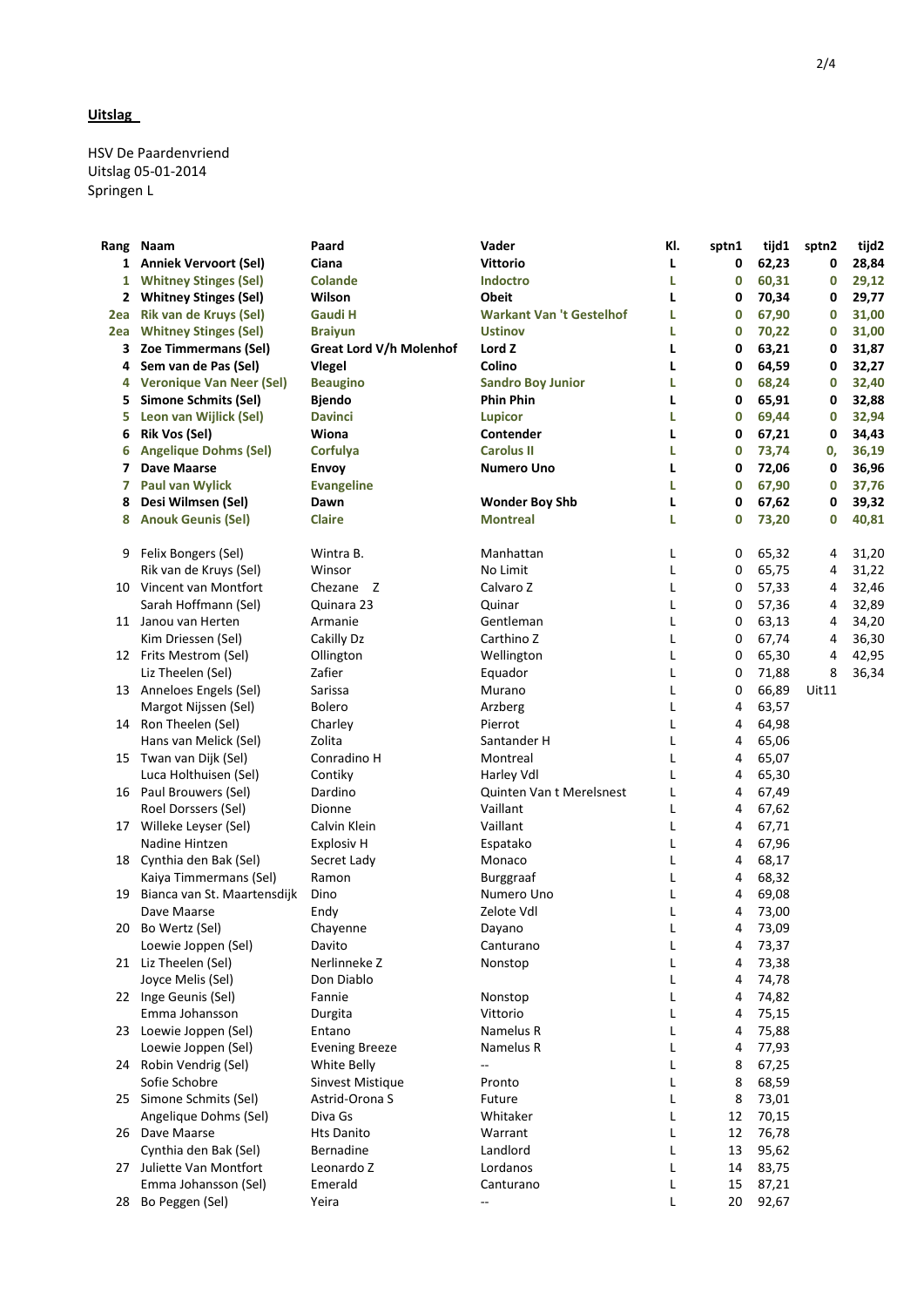|                     | Gerco Steeghs (Sel) | Droubadour                 | Van Gogh           | 23            | 103.0 |
|---------------------|---------------------|----------------------------|--------------------|---------------|-------|
| x Joyce Melis (Sel) | Roy Hendriks (Sel)  | Cheetah Stm<br>Evolution H | Lupicor<br>Nonstop | Uit2<br>Uit12 |       |

HSV De Paardenvriend Uitslag 05-01-2014 Springen M

Waarenburg (Sel)

| Rang | Naam                         | Paard                       | Vader                   | KI. | sptn1        | tijd1 | sptn2 | tijd2 |
|------|------------------------------|-----------------------------|-------------------------|-----|--------------|-------|-------|-------|
| 1    | Erik Teepen (Sel)            | <b>Bepke</b>                | Quasimodo Z             | M   | 0            | 61,91 | 0     | 28,63 |
| 2    | <b>Thieu Hendriks (Sel)</b>  | <b>Agridirect's Happy Z</b> | <b>High Valley Z</b>    | М   | 0            | 63,44 | 0     | 31,42 |
| 3    | Yannick Hendrikx (Sel)       | Anfielou                    | Quite Easy 958          | M   | 0            | 73,02 | 0     | 31,52 |
| 4    | <b>Whitney Stinges (Sel)</b> | Zidan                       | S Pedero                | М   | 0            | 74,83 | 0     | 33,08 |
| 5    | Dave Maarse                  | Zealot                      | Indorado                | М   | 0            | 69,03 | 0     | 33,67 |
| 6    | Elise Leisink (Sel)          | Di Carcento                 | Cardento                | М   | 0            | 73,19 | 0     | 35,76 |
| 7    | Kelly van de Pas (Sel)       | Macho                       | <b>Action Breaker</b>   | М   | 0            | 70,78 | 0     | 36,05 |
| 8    | Loewie Joppen (Sel)          | Donna Speciale              | Cavalier                | М   | 0            | 74,53 | 0     | 46,97 |
| 9    | <b>Shamac Konopacki</b>      | halifax vd heffinc          |                         | M   | 0            | 76,89 | 1     | 47,88 |
| 10   | Anke van Oerle (Sel)         | Dollar Boy O                | Upgrade                 | M   | 0            | 67,62 | 4     | 37,14 |
| 11   | Gerrit Maassen (Sel)         | Bockmann's Ajona            | Numero Uno              | M   | 0            | 71,92 | 8     | 39,68 |
| 12   | Maikel Steeghs (Sel)         | Cermie                      | Lupicor                 | м   | 0            | 69,89 | 10    | 48,21 |
| 13   | Loewie Joppen (Sel)          | Dolinn                      | Cardento                | M   | 1            | 79,32 |       |       |
| 14   | Koen van Dijk (Sel)          | Amanda                      | Gentleman               | M   | 4            | 63,07 |       |       |
| 15   | Janou van Herten (Sel)       | Armanie                     | Gentleman               | м   | 4            | 64,44 |       |       |
| 16   | <b>Gaby Maarse-Elbers</b>    | Quinotte                    | Quartz II Adelheid Z    | M   | 4            | 67,74 |       |       |
| 17   | Sharon Clout (Sel)           | <b>Bantos</b>               | Casantos                | М   | 4            | 68,70 |       |       |
| 18   | Julie Smolenaers (Sel)       | Cilandra                    | Upgrade                 | м   | 4            | 69,13 |       |       |
| 19   | Niels Janssen (Sel)          | Canon                       | Heartbreaker            | M   | 4            | 69,81 |       |       |
| 20   | Shamac Konopacki             | quidams noblesse            |                         | M   | 4            | 70,71 |       |       |
| 21   | <b>Gaby Maarse-Elbers</b>    | Diamond Dream B             | Querlybet Hero          | M   | 4            | 74,25 |       |       |
| 22   | Loewie Joppen (Sel)          | Deliah                      | Mr. Blue                | M   | 4            | 75,62 |       |       |
| 23   | Sylvia Dorssers (Sel)        | Winsten Damiano             | Parco                   | М   | 4            | 77,65 |       |       |
| 24   | Nadine Hintzen               | Costa Rica                  | Cassiano                | M   | 5            | 81,25 |       |       |
| 25   | Leon Vos                     | Zico Ventura                | Jupilot                 | M   | 5            | 82,21 |       |       |
| 26   | Sofie Schobre                | Sinvest Mistique            | Pronto                  | М   | 8            | 69,11 |       |       |
| 27   | Nadine Hintzen               | Asanette                    | Utrillo Van De Heffinck | м   | 8            | 69,71 |       |       |
| 28   | Henry Kramer (Sel)           | Jutte                       | Landino                 | M   | 8            | 70,36 |       |       |
| 29   | Judith van Neer (Sel)        | Virenity                    | Royal Bravour           | M   | 8            | 74,57 |       |       |
| 30   | <b>Christel Aben</b>         | Billy                       | Cartano                 | M   | 8            | 75,61 |       |       |
| 31   | Luc Steeghs (Sel)            | Camona                      | Vleut                   | M   | 8            | 93,00 |       |       |
| 32   | Roy Hendriks (Sel)           | Lady                        | Claudio's Son           | M   | 12           | 71,83 |       |       |
| 33   | Danny Franssen (Sel)         | Carina                      | Larino                  | M   | 12           | 74,10 |       |       |
| x    | Shamac Konopacki             | <b>Binkie</b>               |                         | M   | <b>Uit12</b> |       |       |       |
|      | Nadine Latiers (Sel)         | Butterfly                   | Escudo                  | м   | <b>Uit12</b> |       |       |       |
|      | Ines Kessels-van de          | Celeste                     | Numero Uno              | м   | Uit12        |       |       |       |